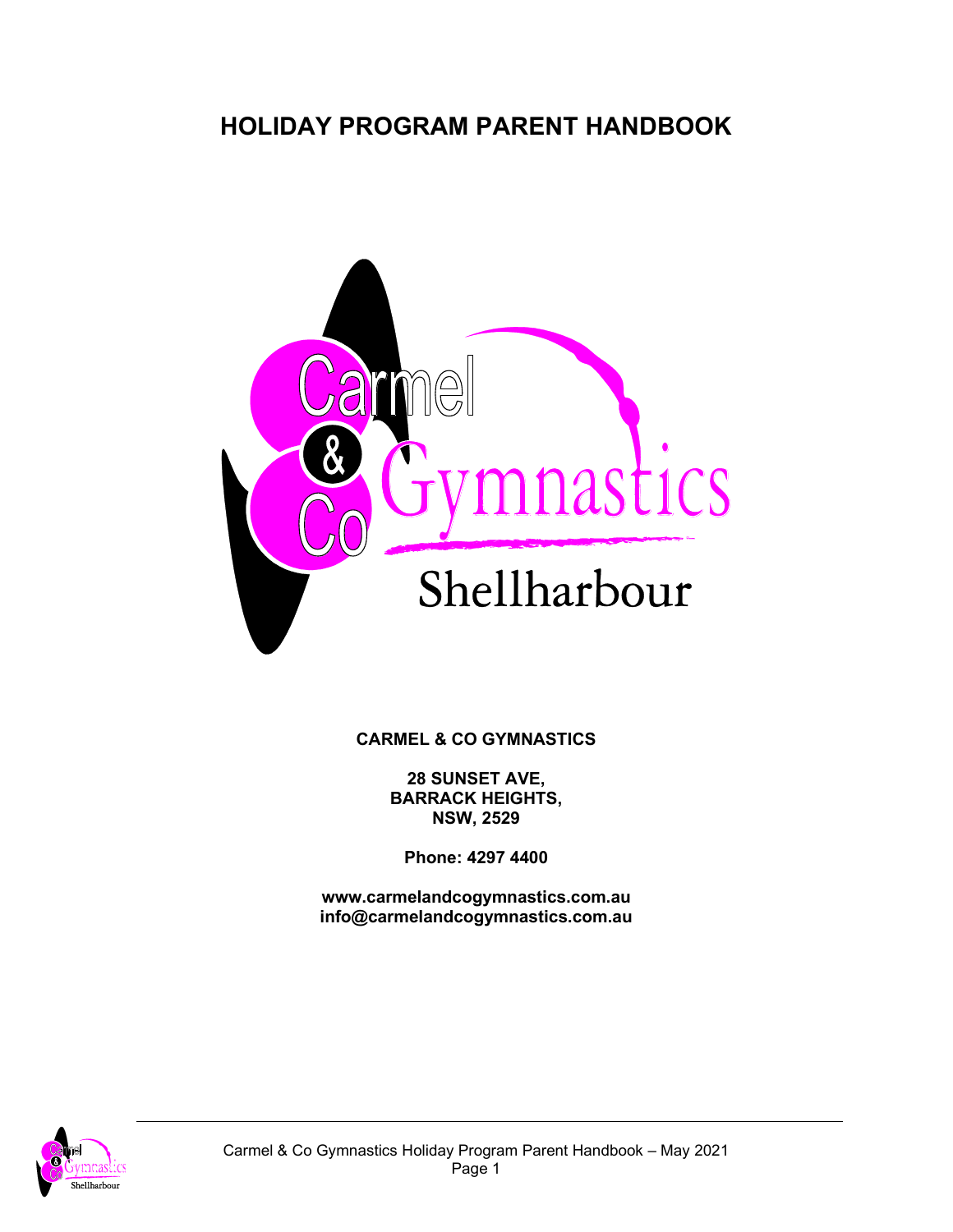### **CARMEL & CO GYMNASTICS HOLIDAY PROGRAM**

Our new Holiday Programs are designed to give parents more options for their children. They may choose from a full day, if parents need to work for example, a Morning, or an afternoon session.

A large part of our program is based on gymnastics, which is often referred to as the foundation of all sports. Children will gain strength, balance, flexibility and co-ordination in a fun, safe and friendly environment.

Although we are a gymnastics club, your child does not need to have done gymnastics before. We cater for absolute first timers, through to children already enrolled here.

| Session                  | When       | Times                              | Cost           |
|--------------------------|------------|------------------------------------|----------------|
| Full Day                 | Week days* | $7:30$ am $-6:00$ pm               | \$50 per child |
| Morning session          | Week days* | $7:30$ am $-12:30$ pm              | \$30 per child |
| <b>Afternoon Session</b> | Week days* | $12:30 \text{pm} - 6:00 \text{pm}$ | \$30 per child |

\* *Closed on Public Holidays*

Children can be dropped off and picked up at any time within the session they have chosen – they do not have to be there at 7:30am for example in a morning session.

# **ENROLING IN CARMEL & CO GYMNASTICS HOLIDAY PROGRAM**

All Parents are required to fill out a short enrolment form for their child (one per child please) in order to attend if booking over the phone or in person. Web bookings collect the information we need, therefore an enrolment form is not required.

#### **SIGN IN AND SIGN OUT**

Parents need to sign their children in and out of the centre at the time of arrival and departure. If any Adult other than the Parents, or the authorized pick up person listed on the enrolment form need to collect your child from care, please ensure you notify us in writing. Your co-operation in this matter is appreciated.

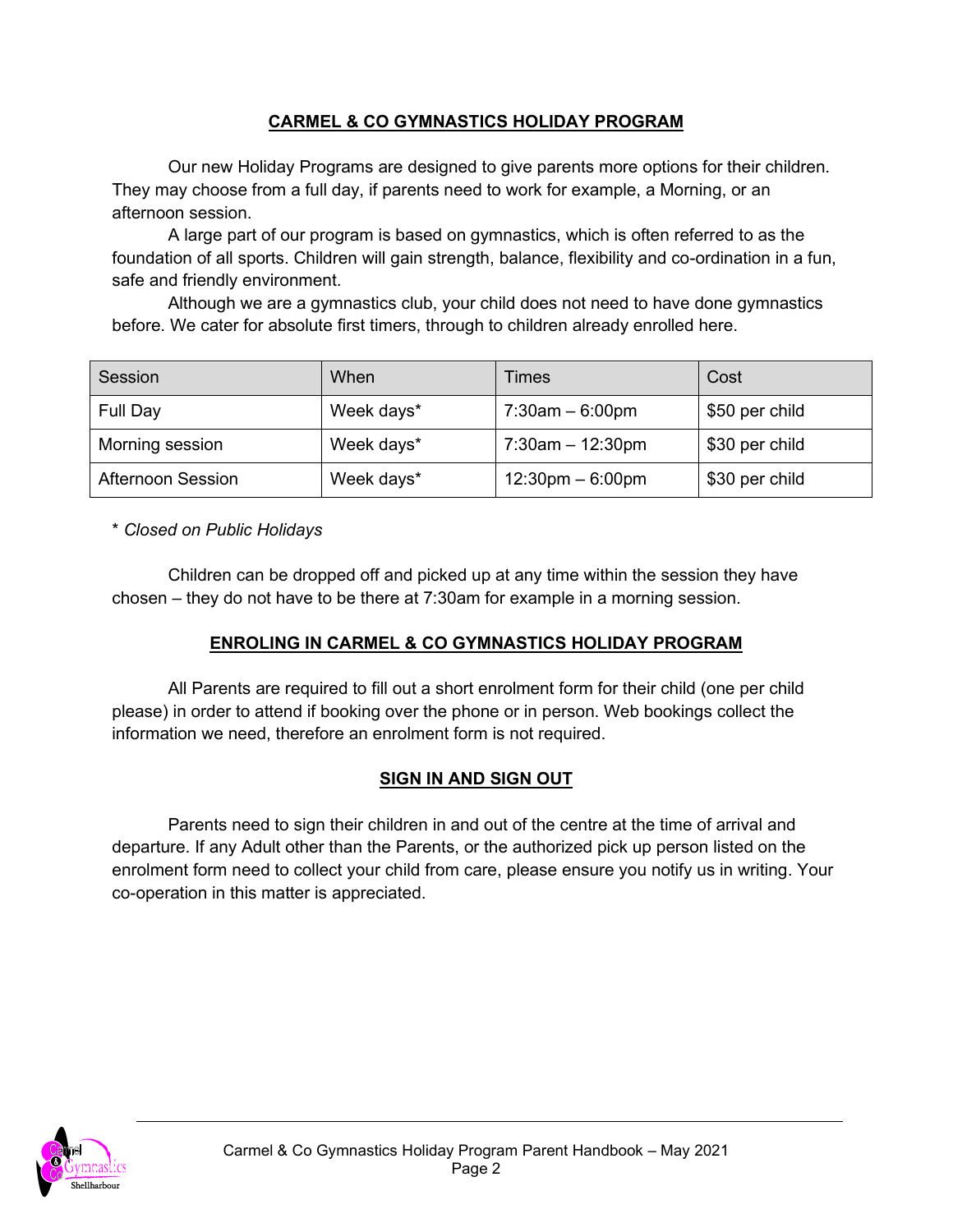## **FEES POLICY**

- Once we have received your booking, we will send you an invoice. We operate on a first in first served basis, so if your booking has not been paid for, and the service is full, your child's position on that day will go to another child.
- Bookings are cancelled if payment has not been made 24 hours prior to your child's attendance.
- Refunds and credits will not be given for cancellations, however we will offer a make up session within the same Holiday period. (subject to availability)

# **LATE PICK UP FEES**

• Parents/Guardians will be charged a late collection fee of \$10 for every 10 minute block, or part thereof, that they are late in picking their child up from Vacation Care services. The Parent/Guardian responsible for paying the fees will be charged this amount – not the person collecting the child (the emergency contact/authorized pick up)

# **HEALTH RELATED EXCLUSION POLICY**

The following table provides the exclusion periods for various conditions. Parents must adhere to this to prevent other children and staff from becoming infected. Children who show symptoms of any of these conditions will be sent home.

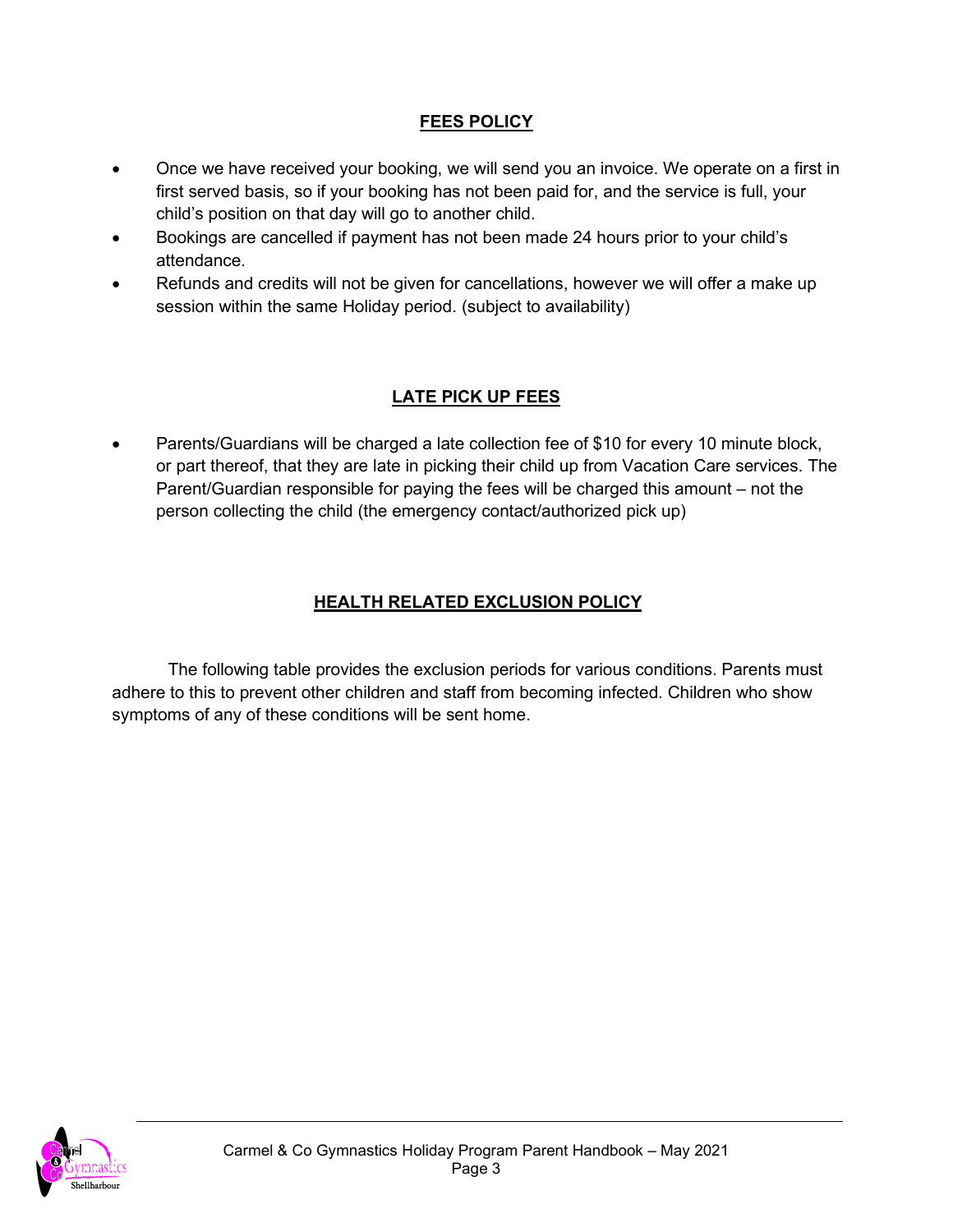| <b>Disease</b>                     | <b>Exclusion time</b>                                               |  |
|------------------------------------|---------------------------------------------------------------------|--|
| <b>Chicken Pox</b>                 | At least 5 days after the first spots appear or when blisters have  |  |
|                                    | all crusted.                                                        |  |
| Conjunctivitis                     | Until discharge from eyes has ceased.                               |  |
| Diarrhoea                          | Up until diarrhoea has stopped.                                     |  |
| Diphtheria                         | Until medical officer certifies recovery.                           |  |
| German Measles (Rubella)           | Until child has fully recovered, and for at least 4 days after rash |  |
|                                    | appears.                                                            |  |
| <b>Glandular Fever</b>             | Not necessary to keep children home but some children with          |  |
|                                    | glandular fever are too sick to attend school.                      |  |
| Hand, Foot and Mouth               | Until blisters have dried.                                          |  |
| <b>Head lice</b>                   | Until hair has been treated. Solutions available from pharmacies.   |  |
|                                    | Everyone living in the same house (as well as linen etc) should     |  |
|                                    | be treated at the same time as the affected person.                 |  |
| <b>Hepatitis A</b>                 | Until child has recovered (usually 7 days from the first signs of   |  |
|                                    | jaundice).                                                          |  |
| <b>Hepatitis B and C</b>           | Not necessary to keep the child home.                               |  |
| <b>HIV (Human Immunodeficiency</b> | Not necessary to keep the child at home (unless she or he has a     |  |
| Virus)                             | secondary infectious disease, such as TB).                          |  |
| Impetigo                           | Until appropriate treatment has commenced and visible sores         |  |
|                                    | are covered.                                                        |  |
| Influenza                          | For 5 days after the appearance of the first symptoms.              |  |
| <b>Measles</b>                     | For at least 4 days after the appearance of rash.                   |  |
| Meningitis                         | Until well.                                                         |  |
| Meningococcal                      | Until well.                                                         |  |
| <b>Mumps</b>                       | Until child has fully recovered and for 9 days after the            |  |
|                                    | appearance of swelling.                                             |  |
| <b>Ringworm and Scabies</b>        | Until day after fungal treatment has begun.                         |  |
| <b>Scarlet Fever</b>               | At least 24 hours after treatment has begun.                        |  |
| <b>Streptococcal Infection</b>     | Until day after treatment has commenced and student feels well.     |  |
| TB (Tuberculosis)                  | Until student has certified clearance by medical practitioner.      |  |
| <b>Whooping Cough</b>              | Child should be kept home for $5$ days from the start of antibiotic |  |
|                                    | treatment; otherwise, keep home for 2 weeks from when               |  |
|                                    | "whoop" starts                                                      |  |

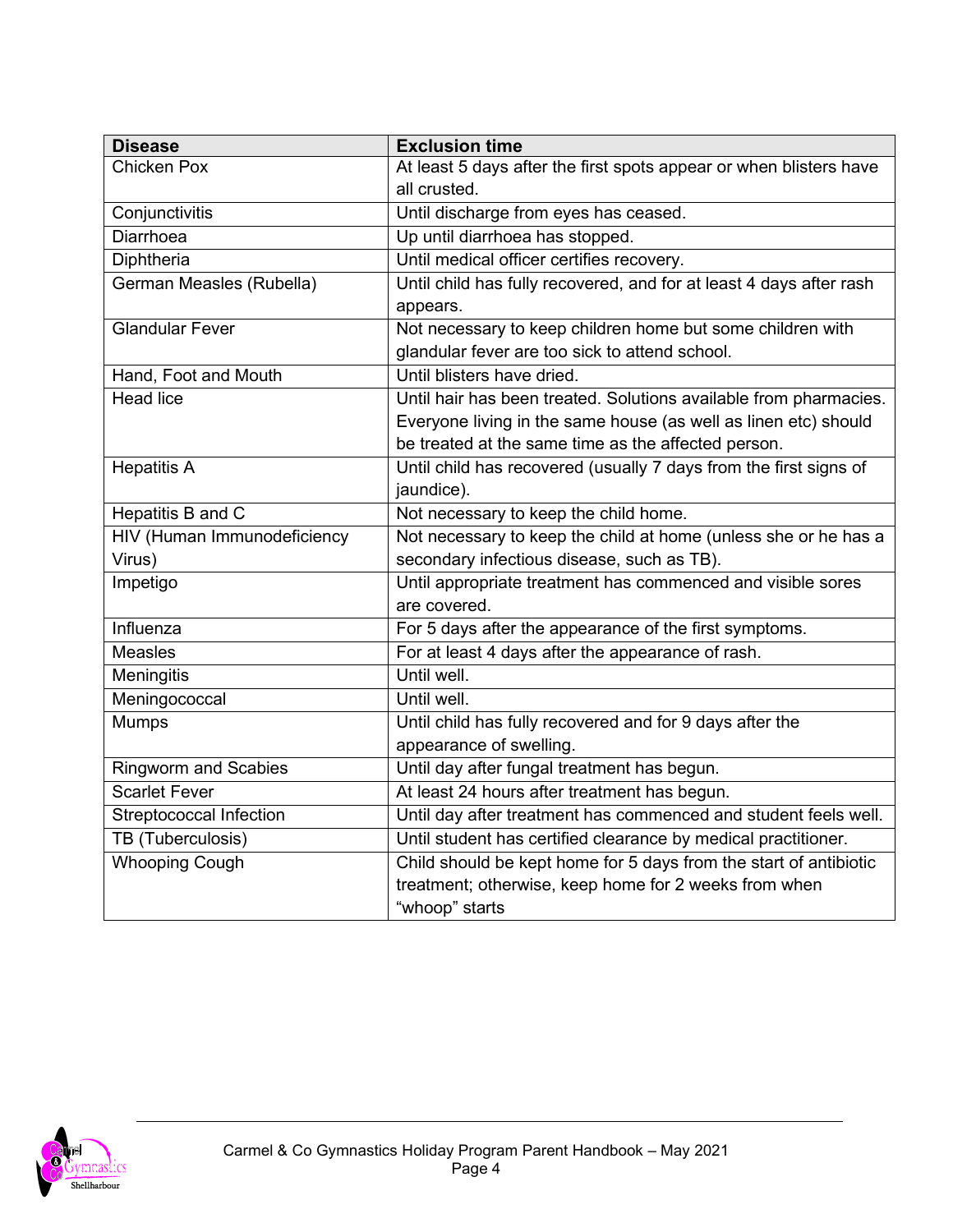## **ADMINISTERING YOUR CHILDS MEDICATION**

#### *Parents/Guardians must:*

- Complete a Medication Authority form for each and every medication that Carmel & Co Staff are to administer to their child;
- Supply all prescription medication in the original bottle, with the child's name, dosage instructions and use by date clearly labeled;
- Ensure that all non prescription medication complies with all legislative requirements and is not out of date;
- Provide Carmel & Co Staff with a their child's first aid management plan if applicable. This must be approved by their doctor.

# **MEMBER PROTECTION POLICY**

Carmel & Co Gymnastics is committed to providing an environment free of discrimination and harassment. We believe that anyone who works for us or represents us, and everyone with whom we deal, has the right to be treated with respect and dignity. Carmel & Co Gymnastics will not tolerate discriminatory or harassing behaviour under any circumstances. We will take all complaints of harassment or discrimination seriously, and will ensure they are dealt with promptly, sensitively and confidentially. Disciplinary action can be taken against a person who is found in breach of this policy.

# **CHILD PROTECTION POLICY**

All staff at Carmel & Co Gymnastics undergo a WWCC (Working with Children Check) through the Commission for Children and Young People. Any employee, or volunteer, who returns any risk (Low, Medium or High) from screening will not be permitted to work, or volunteer, for the organization. In the case of employees, employment will be terminated immediately.

# **CODE OF BEHAVIOUR**

All children who are enrolled in our OSHC services including before & after school care, and vacation care, must adhere to following guidelines for behavior when attending. Parents are expected to explain, and educate their children on acceptable behavior as outlined below:

- 1. Always follow the instructions and directions of your coach to avoid injury to yourself, or others.
- 2. Respect the rights, dignity and worth of fellow participants, coaches, officials and spectators.
- 3. Treat others with respect regardless of race, gender or disability.

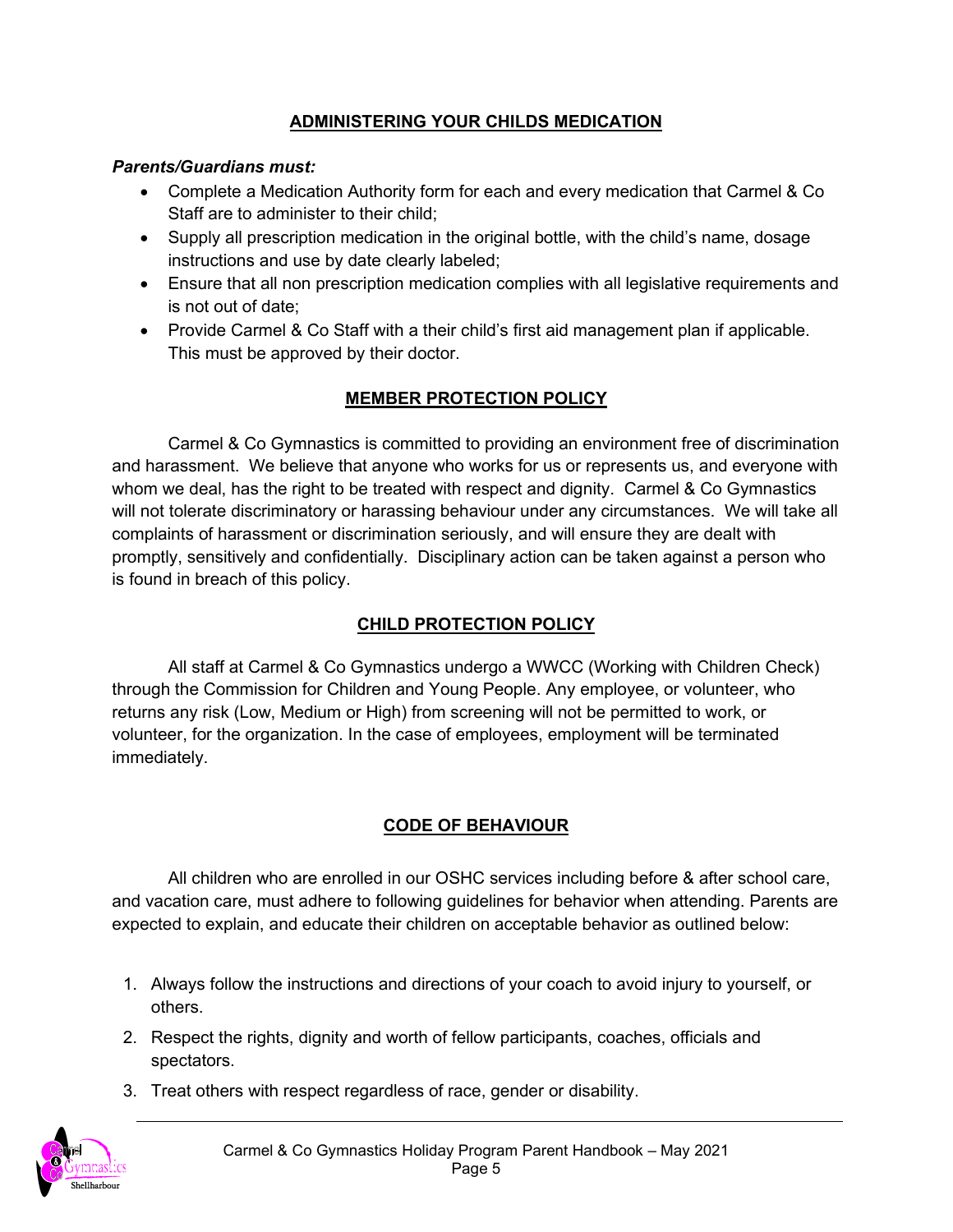- 4. Do not tolerate acts of aggression or bullying.
- 5. Care for and respect the equipment and resources provided to you as part of your program.
- 6. Be frank and honest with your coach concerning illness and injury and your ability to participate in activities.
- 7. Refrain from using course language and swearing.
- 8. Maintain high personal behavior standards at all times.
- 9. Abide by the rules and respect the decision of your coaches.

#### **GYM SAFETY RULES**

- 1. No jewelry to be worn by gymnasts while training. (this includes watches, earrings, necklaces, toe rings etc)
- 2. Hair must be tied back, away from the face and eyes, during class.
- 3. No loose or baggy clothing
- 4. Trampolinists must wear socks while training.
- 5. No shoes to be worn into the training area. (except Cheerleaders who have specialized, non marking shoes)
- 6. Children not participating in the class are not permitted on equipment at any time.
- 7. No food or drink is to be taken onto the equipment or matting at any time.
- 8. No chewing gum permitted in the Gym at any time.
- 9. Always follow the instructions of your coach.
- 10. Always walk around the apparatus areas while they are in use to prevent collisions.
- 11. Do not jump or vault into the pit without permission from your coach or checking for other gymnasts first.
- 12. Always notify administration of any changes to medical details or emergency contact details for your child/children.
- 13. No video or still photography. The flash may cause an injury and it is also forbidden under child protection laws and our member protection policy. During events, photography (of your child only) is permitted provided your flash is turned off.
- 14. No Nut products permitted in the Gym. Some children are highly allergic.
- 15. Children must not leave the building unless accompanied by a parent or Guardian, all children participating in our OSHC services must be signed in and out by a authorized person.

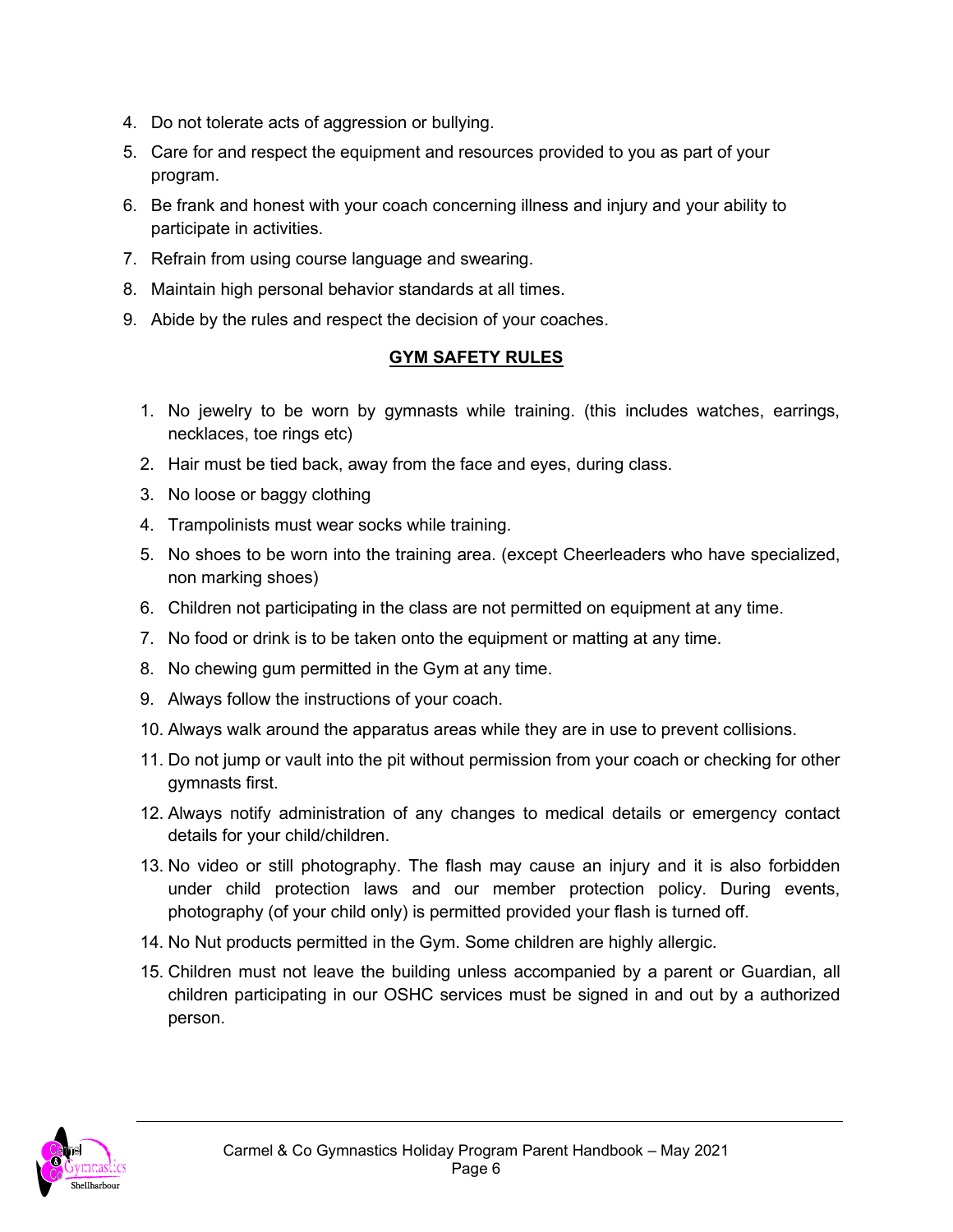### **PRIVACY POLICY**

Carmel & Co Gymnastics is committed to protecting your privacy. We will collect, use, disclose and hold personal information in accordance with the privacy act 1998 (the act). For further details, you can contact the office on 4297 4400. Please note that this information will be available to Carmel & Co staff members in full.

### **BEHAVIOUR MANAGEMENT POLICY**

Disciplinary action will be taken by Carmel & Co Gymnastics against anyone who is found to be in breach of the code of behaviour or Gym safety rules in this handbook. Disciplinary action will be administered in a three-phase education process designed to allow more than enough guidance in correcting inappropriate behaviour.

- Phase one Club to counsel offender and explain the breach
- Phase two Offender suspended from attending if a breach of the same nature occurs in a 12 month period
- Phase three Membership will be removed permanently for a third offence in a 12 month period.

#### **CHANGE OF DETAILS**

All Parents/Guardians are required to inform administration, and complete an "change of details form" (available from our website) in any of the following circumstances:

- A change of address, phone numbers or emergency contact details.
- A change in any custodial agreements.
- Of any new medical conditions we should be aware of.

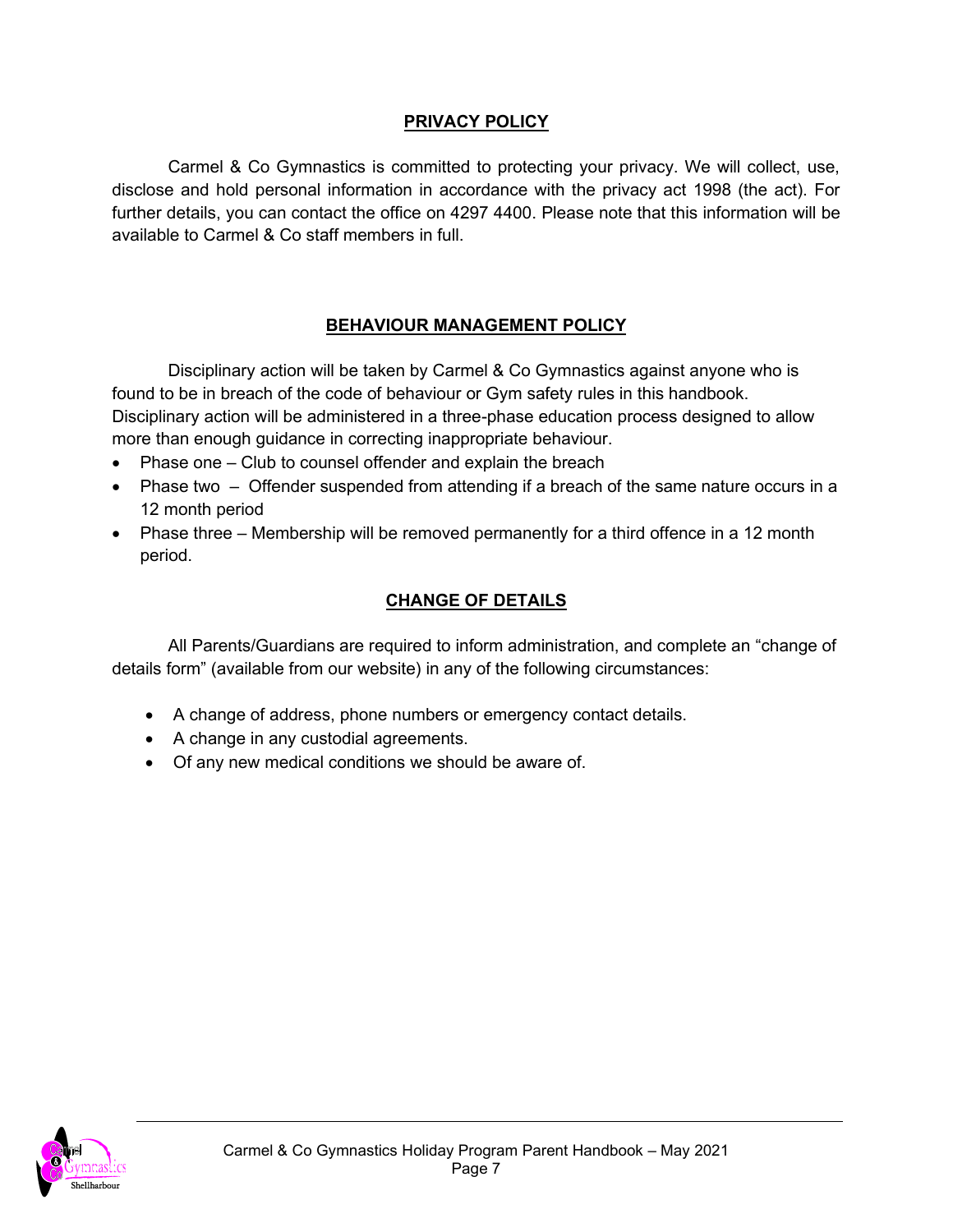## **COMPLAINTS PROCEDURE**

#### **INFORMAL**

- 1. Many complaints can be solved through an informal process of mediation and/or conciliation. The informal process seeks a positive outcome for the parties concerned. Carmel & Co Gymnastics encourages all members who have a complaint to utilise the informal process where possible to resolve issues.
- 2. A complainant may initially seek to resolve an issue promptly through an approach to the Managing Director
- 3. The Managing Director will listen to the complainant and attempt to get a clear understanding of the exact nature of the complaint, and what the complainant would like as an outcome.
- 4. The Managing Director shall assess the details of the complaint and assist and support the complainant in seeking a solution.
- 5. If the complainant is not satisfied with the outcome of the informal procedure a formal grievance may be lodged.

#### **FORMAL**

- 1. A formal complaint should be submitted in writing to the managing director, outlining the incident, and discussions during the informal stage, if any.
- 2. The Managing Director or nominee shall:
	- a) Formally acknowledge to the complainant the receipt of the complaint;
	- b) Investigate the complaint.
	- c) In matters that involve the Managing Director the Coaching Co-ordinator will be responsible for investigating the complaint.
	- d) Formally advise the respondent about the nature of the complaint, the complainant, and the complaint management procedure. The respondent will reply, in writing, to the Managing Director
- 3. The Managing Director shall consider the information received and then determine:
	- a) whether the complaint is justified, or;
	- b) whether the complaint is vexatious, frivolous or without merit and if so to dismiss it; or
	- c) whether additional information is required;
- 4. During the formal complaint procedure, only the matters contained in the formal complaint shall be investigated.
- 5. At any time the complaint is discussed with the complainant or the respondent, they may be accompanied by one person of their choice, such as a: conciliator, friend, or relative, but not a legal representative. This person may not address the Managing Director – they are there purely for support.
- 6. Likewise the Managing Director or any other person involved in the complaint procedure may invite the assistance of an interpreter to the meeting.
- 7. The Managing Director shall advise the complainant and the respondent of its decision.
- 8. The decision of the Managing Director is final.